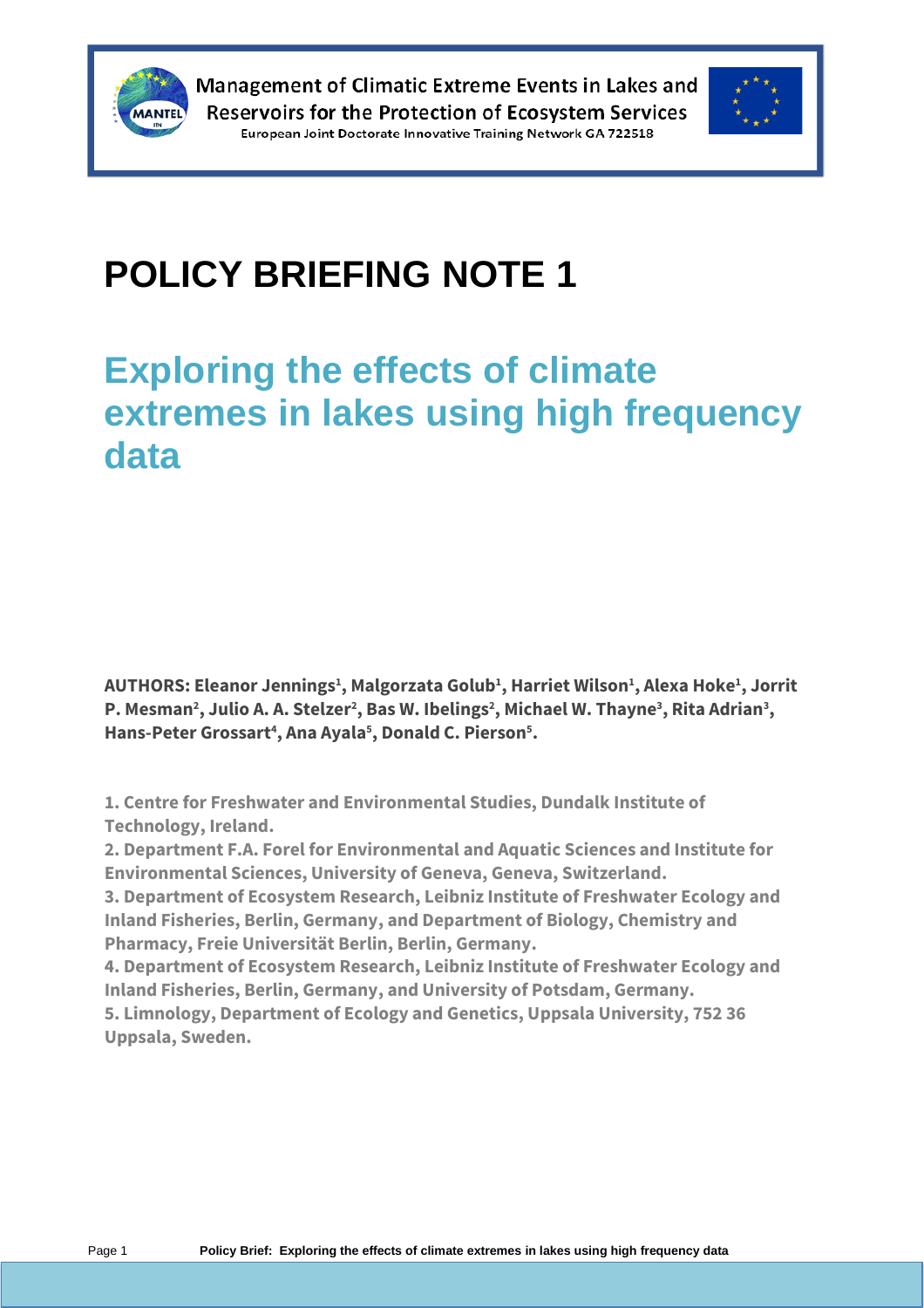



#### **INTRODUCTION**

**Changes in the local weather are fundamental drivers of change in lake ecosystems. Recently, there has been an increasing focus on the potential effects of climate extremes, such as storms and heatwaves, on lakes and reservoirs. These events are projected to become even more intense, frequent and prolonged due to climate change. This policy briefing note describes new advances in understanding the implications of such climate extremes for lakes and reservoirs based on an assessment of high frequency datasets undertaken in the MANTEL European Joint Doctorate Innovative Training Network.**

#### **BACKGROUND**

- Lake water columns commonly stratify into discrete layers during warmer weather, with a layer of warmer water in the upper part of the lake and cooler waters below.
- Cooling air temperatures, for example in autumn, will generally lead to a breakdown of the layer structure and mixing of the water column. High winds speed or rainfall, for example in storms, can also result in a mixing of these layers.
- This layering structure has implications for lake processes that are relevant to water quality. Toxic algal blooms are more likely to occur when there is strong stratification. The water in the bottom layer can also become depleted in oxygen, potentially liberating phosphorus from the sediment. Storms can mix the stratified layers and bring sediment and nutrients from deeper waters to the surface.
- The patterns of stratification are classified based on how lakes de-stratify over the annual cycle. This can be seasonal, for example, only where lakes stratify during warmer weather in summer ('monomictic'), or during ice cover in winter ('dimictic'), or where a lake has shorter alternating periods of stratification and mixing ('polymictic').
- Automated high frequency monitoring systems using sensors provide information on changes in lakes at short time scales for example minutes to hours. These datasets allow the effects of storms and mixing to be monitored and better understood.
- This policy brief describes advances in our knowledge of the impacts of storms on lakes and reservoirs using such data as part of MANTEL.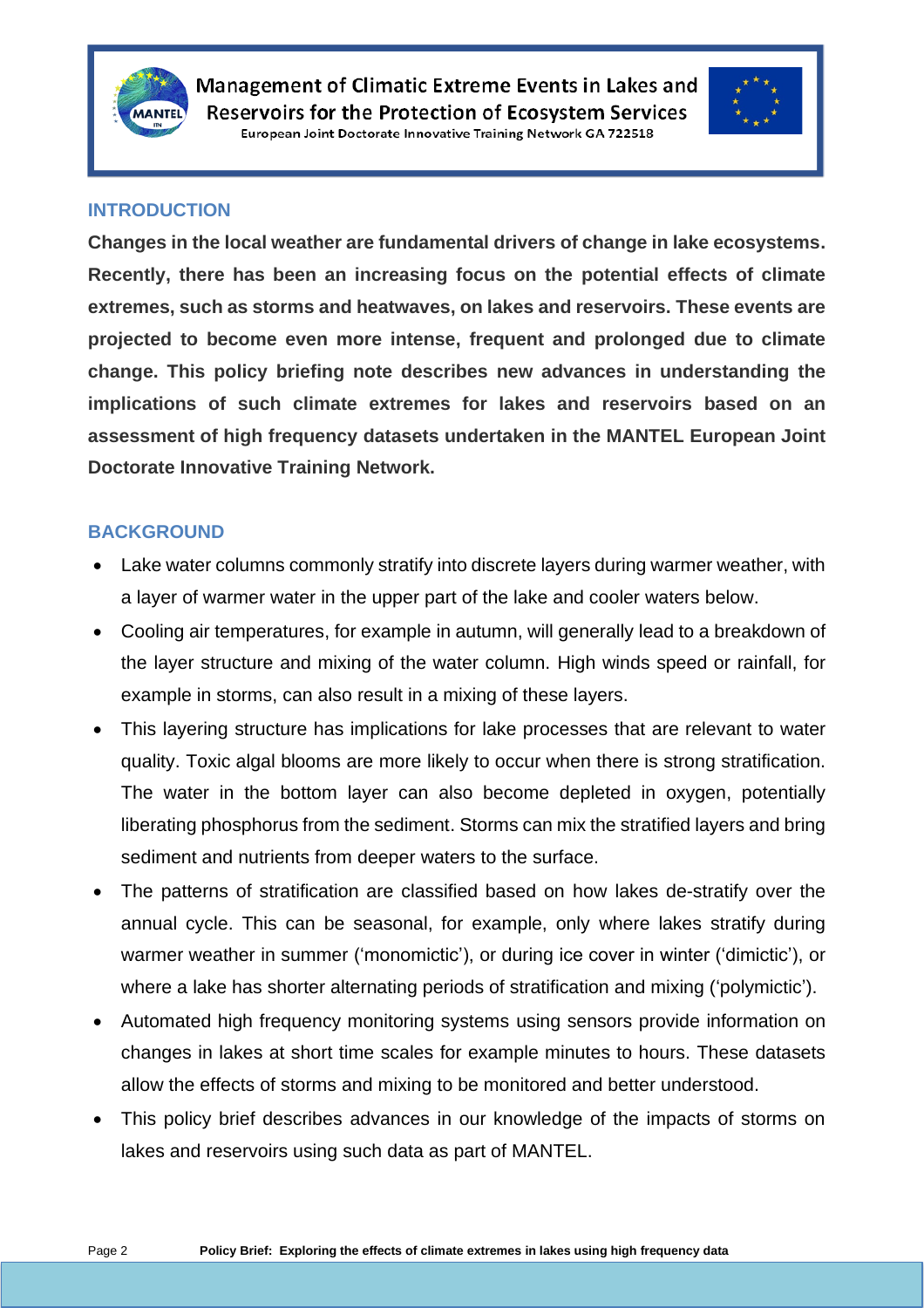



#### **BACKGROUND**

Automatic systems have been used to monitor lakes since the 1970s, but the technology became more widely used once more sophisticated data control and communications systems became available in the 1990s<sup>1,2</sup>. Commonly used and reliable sensors now include: 1. those measuring water temperature profiles, which provide essential information on lake thermal stratification and mixing, 2. sensors measuring dissolved oxygen, and 3. sensors for measuring chlorophyll a and phycocyanin, which provide data on algal blooms<sup>2</sup>. Amongst the challenges facing those operating such systems, such as this one on Lake Erken in Sweden (Figure 1), are the management of the large data sets, and quality control and assurance. These data, however, provide essential information on short and long term changes in water temperature and quality. Many of the participants in MANTEL run such stations, or have access to these data, allowing new and relevant information to be collected on the effects of climate extremes on lakes.



**Figure 1: Automatic monitoring station on Lake Erken (Sweden).**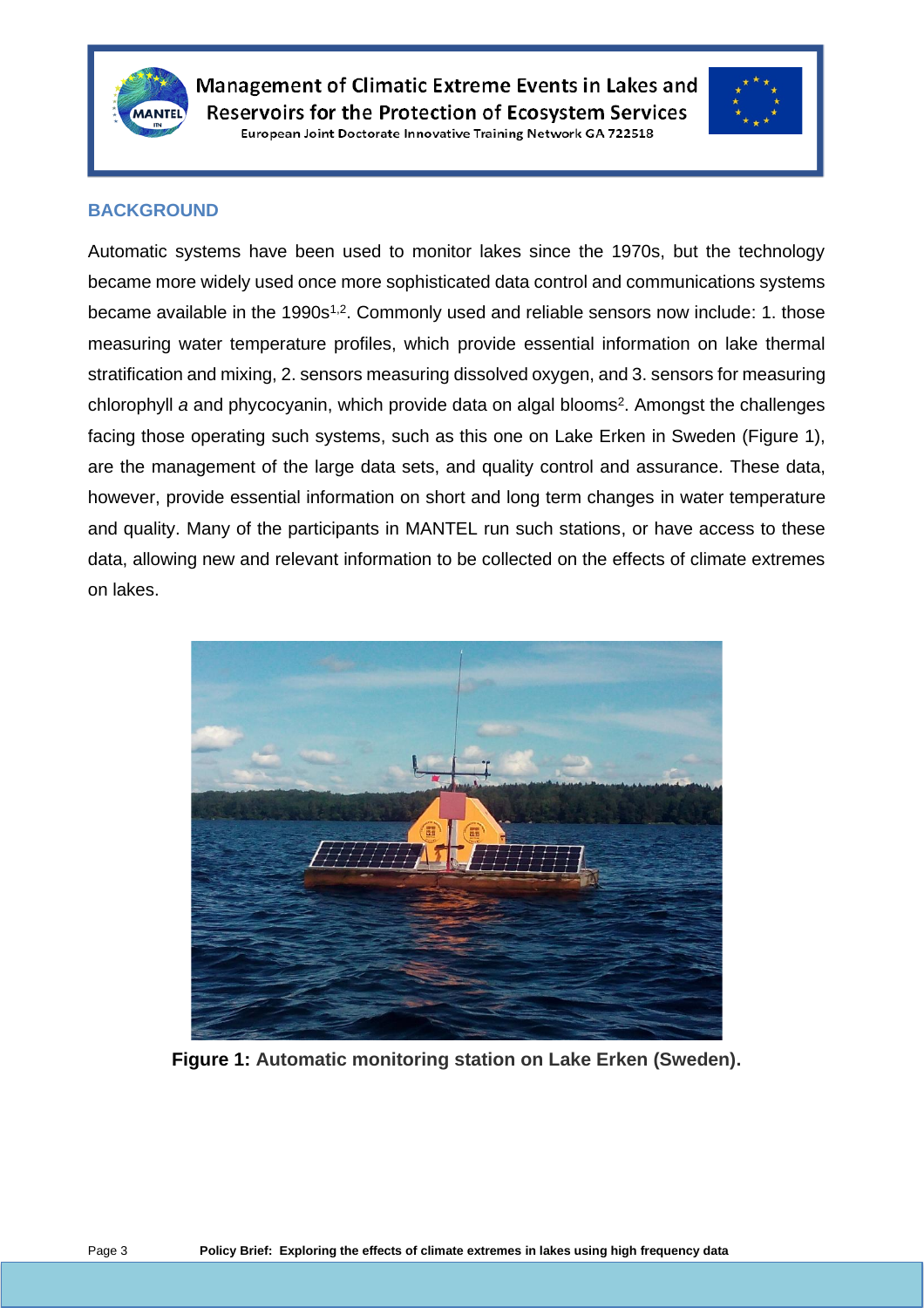



#### **OVERVIEW OF THE ADVANCES IN OUR KNOWLEDGE**

There have been **four** outputs from MANTEL researchers and colleagues that have increased our understanding of how storms and mixing affect processes in lakes:

- 1. There are a range of calculation methods that have been used in the literature to measure the depth of the upper layer of a stratified lake. This layer is also referred to as the mixed layer, or 'epilimnion'. However, to date there has been no in-depth comparison of these methods. Wilson and others<sup>3</sup> used multi-year data from two lakes (Like Erken in Sweden and Lough Feeagh in Ireland) to undertake such a comparison of methods. They found a large degree of variability between the outputs from the five methods. While there was no prescribed rationale for selecting a given method, the method which performed best was one that defined the epilimnion depth as the shallowest depth where the density was 0.1 kg  $m<sup>-3</sup>$  more than the surface density. This comparison will be useful in informing models and other researchers and managers on an appropriate method for their own lake.
- 2. Climate warming is causing changes in lake stratification, such as longer summer stratification and reduced ice cover in winter. An ultimate consequence of global warming could be a transition to a very different pattern of mixing in a given lake, for example, from dimictic to monomictic, or from polymictic to monomictic (see **BACKGROUND** above). Mesman and colleagues<sup>4</sup> developed a conceptual model to investigate the role of physical, chemical, and biological feedbacks that could happen during a shift in a lake mixing pattern in deep lakes (lakes as lakes that stratify for at least a season). These processes are described in Fig. 2. The study also assessed three types of potential shifts in stratification: 1. a lake going from polymictic to seasonally stratified, 2. from dimictic to monomictic, and 3. from lakes that do stratify to 'meromictic' (a rarer type, that are always stratified), or 'oligomictic' (lakes that only rarely mix). The paper provided new understanding on shifts to different but stable mixing regimes, and the implications of such shifts, including the potential for internal feedback mechanisms.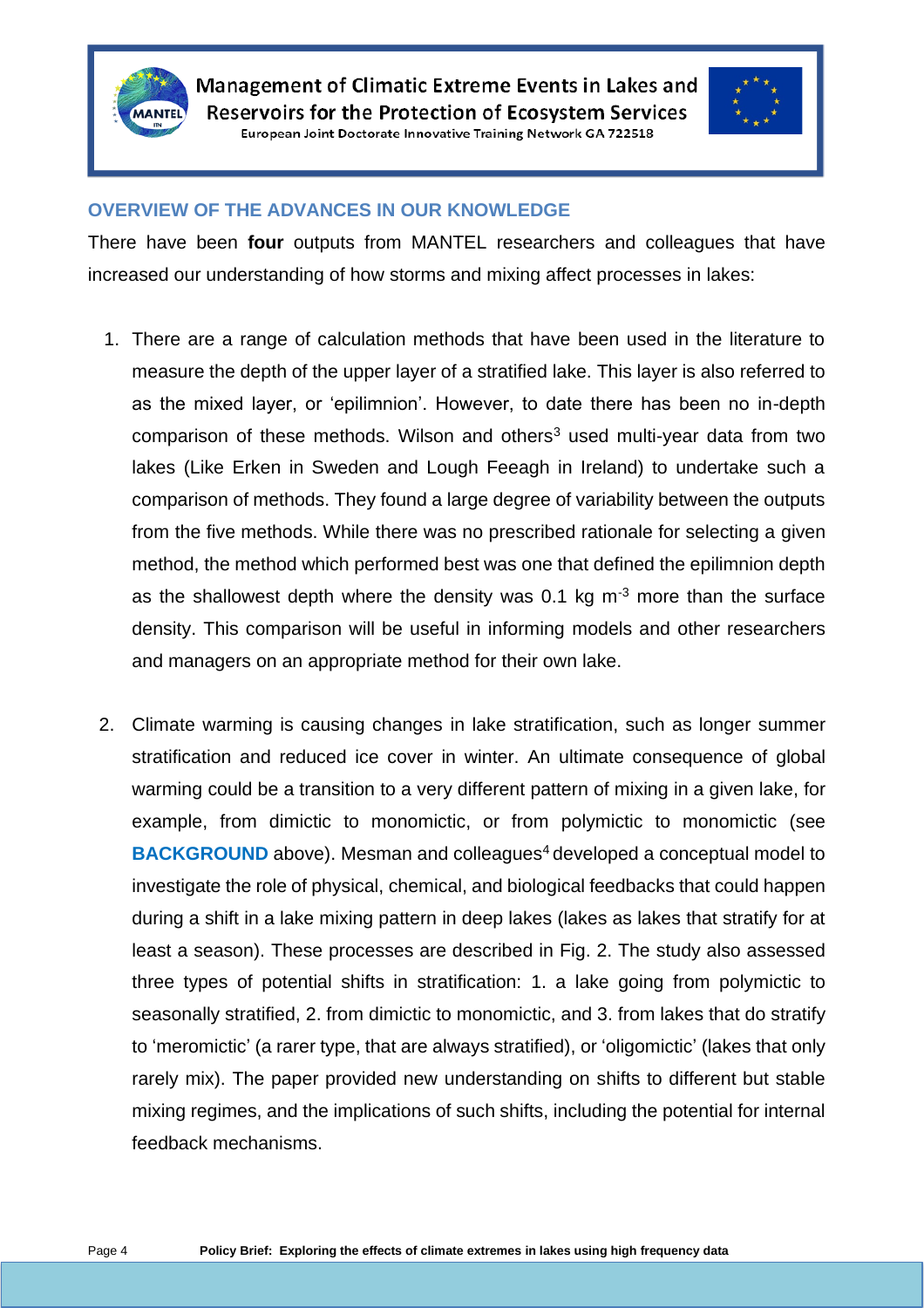

### Management of Climatic Extreme Events in Lakes and **Reservoirs for the Protection of Ecosystem Services**



European Joint Doctorate Innovative Training Network GA 722518



**Fig. 2.** Overview of the physical and biogeochemical components and processes for P (physical) and B (biogeochemical) processes. Energy fluxes at the air–water interface  $(P1)$  = the interaction between climate and the lake. Stratification (P2) is formed primarily by higher water temperatures (P3) in the surface layers compared to bottom. Light penetration into the lake waters (P4) causes heating of surface layers but is also essential for phytoplankton growth. Deep-water mixing (P5) can occur due to cooling. Wind stress (P6) promotes mixing and deepening of the mixed layer. Ice cover (P7) affects surface heat fluxes and reduces the effects of wind on the lake. Oxygen concentration (B1) is linked to many chemical and biological processes in the lake. Nutrient concentrations (B2) in the mixed layer are essential for the growth of phytoplankton. Nutrients and other solutes can be released from the sediment during stratification when oxygen in deeper waters is depleted (B3). Coloured dissolved organic matter (CDOM, B4) reduces light penetration in the water column. Greenhouse gases can be emitted from the sediment (B5). If the deep-water layers of a lake are heavier than the overlying water due to high solute content, the lake becomes meromictic (B6). Phytoplankton (B7) grows through consumption of nutrients and light in the upper zone of the lake where there is light. Some cyanobacteria can control their buoyancy (B8) and can use this to form a maximum concentration in the metalimnion, or middle layer, of the lake.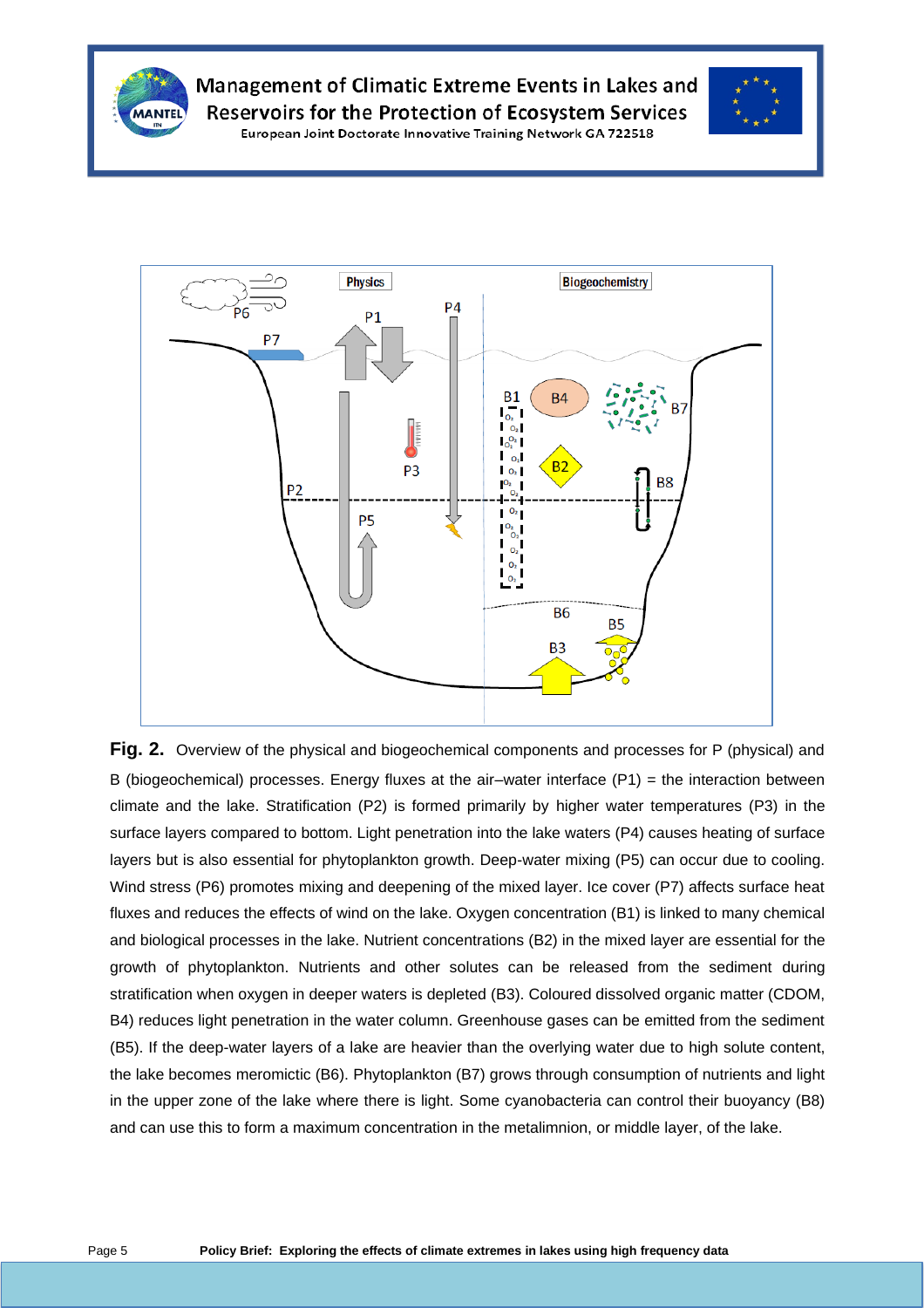



- 3. Bacteria play a critical role in lake ecosystems, yet little research has been done to determine how they are affected by extreme weather events such as mixing following a storm or an extreme drought. A study on a lake on the North Atlantic coast of Ireland (Lough Feeagh) used a combination of genetic sequencing and high frequency data from the deepest point of the lake to explore the bacterial community composition<sup>5</sup> in response to extreme weather events. The bacteria were separated into i) those attached to suspended particles (particle-associated), and ii) those that were free-living in the water. Two named storms, six high discharge events, and one drought occurred during the sampling period. These extreme weather events had variable impacts. The particle-associated bacteria were found to be more likely to respond to physical changes such as mixing, while the free-living bacteria responded more directly to changes in nutrient and carbon concentrations. Overall, physico-chemical changes following the extreme weather events were short-lived and the bacterial community stable, suggesting that the bacteria were relatively resilient to such extremes.
	- 4. Research on the resistance and resilience of lake ecosystems has gained momentum in recent years given that extreme wind storms are increasing in duration, intensity, and frequency. Extreme wind storms can strongly influence short-term variation in lake ecosystem functioning. In conjunction with other extreme climatic events, watershed and lake processes are simultaneously affecting antecedent lake conditions, which may shape the resistance and resilience landscape prior to storm exposure. To determine whether storm characteristics or previous lake conditions were more important for explaining variation in lake ecosystem resistance and resilience, the authors analysed the effects of 25 extreme wind storms on various biological and physiochemical variables in a shallow lake. The authors found that previous lake conditions were more important (relative importance  $= 67\%$ ) than storm characteristics (relative importance = 33%) in explaining variation in lake ecosystem resistance and resilience. The most important previous lake conditions were turbidity, water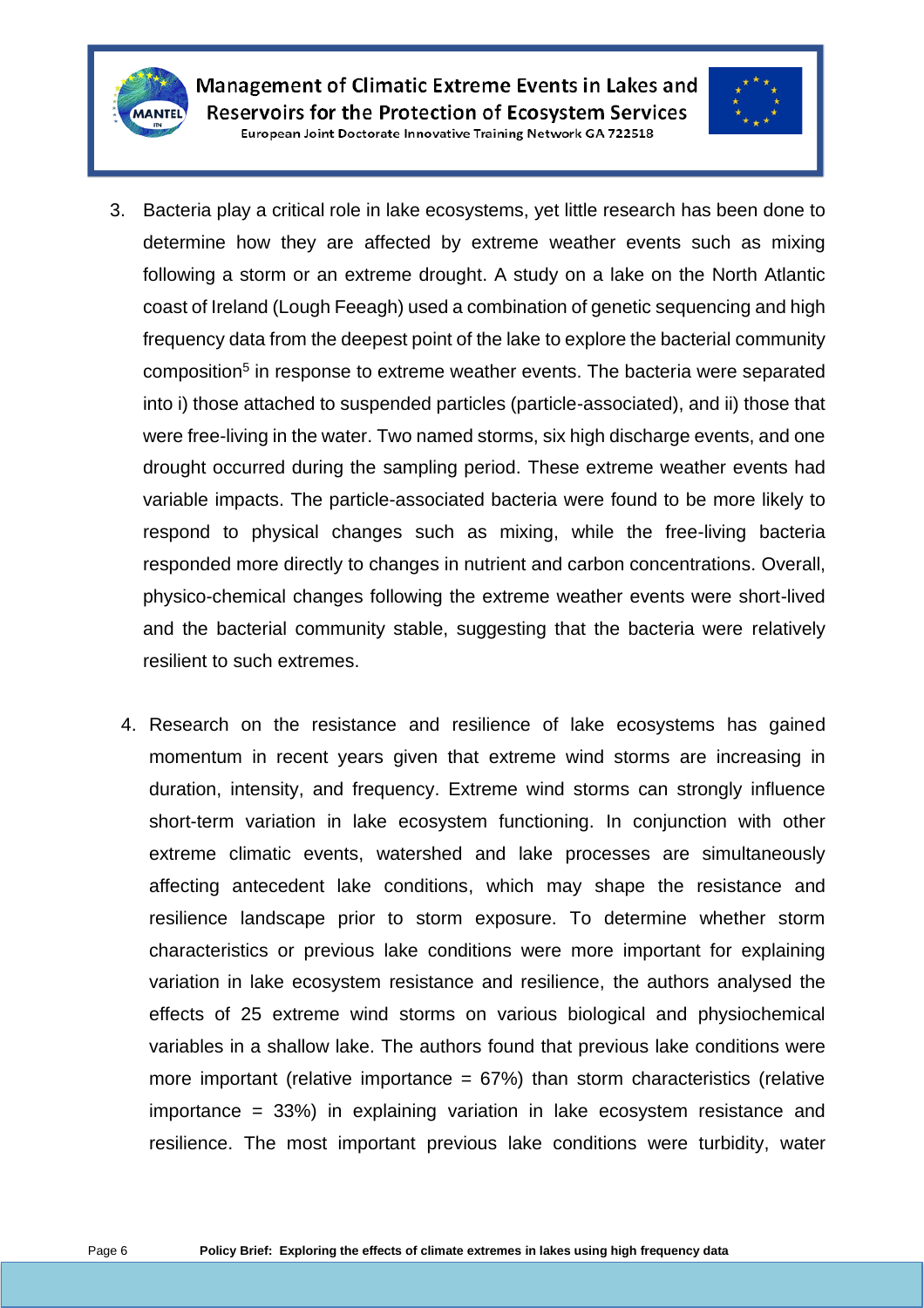



column stability, percent oxygen saturation, light conditions, and soluble reactive silica concentrations. In addition, they found that storm characteristics were all similar in their relative importance and results suggest that resistance and resilience decrease with increasing storm duration, mean precipitation, wind intensity, and time between storms. These results could inform management practices that make shallow lake ecosystems more resilient following extreme storm events. How resistance and resilience is affected following extreme storm events in lakes of different types, depths and location is, however, still an important area for inquiry.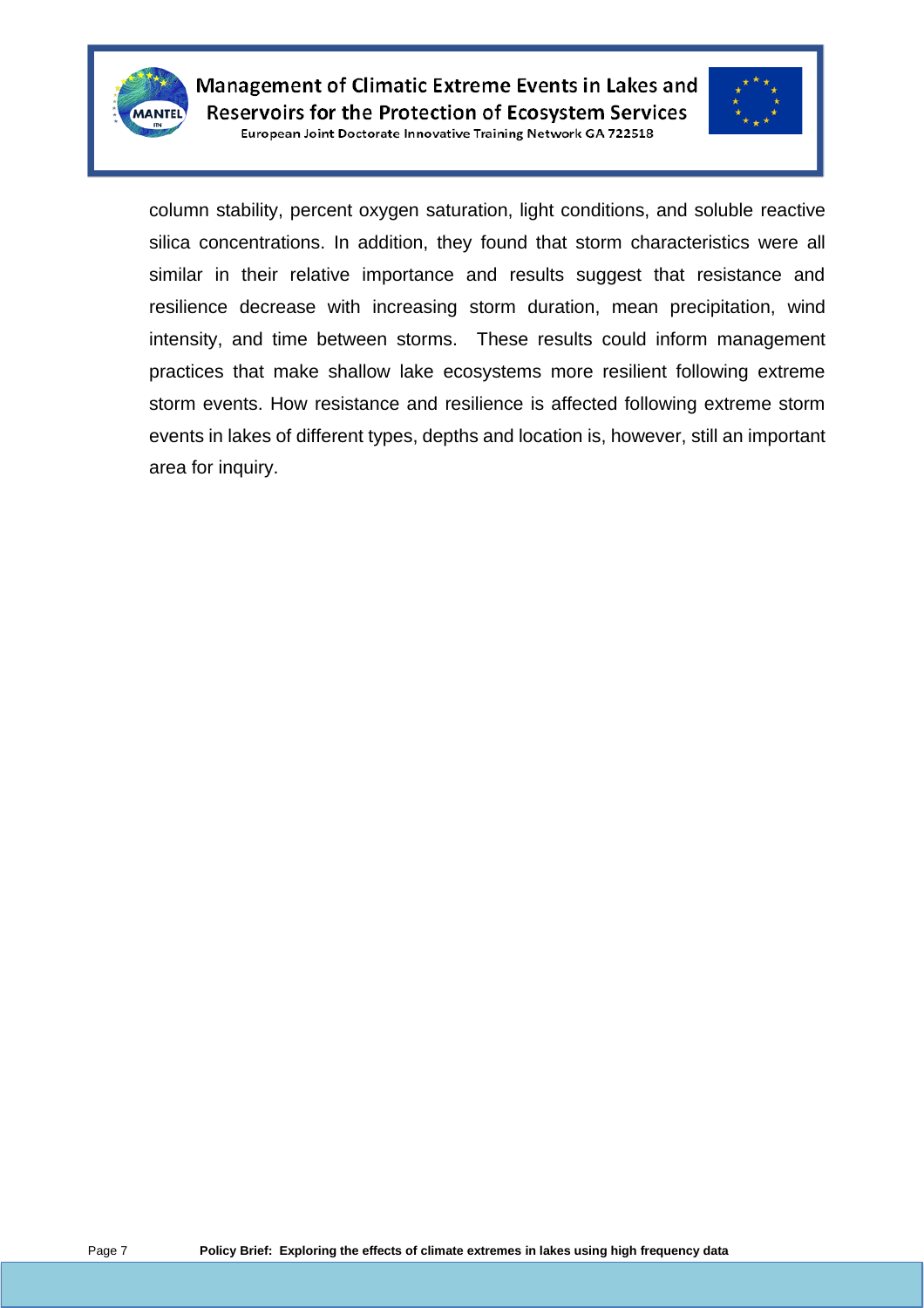



#### **ABOUT MANTEL**

*MANTEL (Management of Climatic Extreme Events in Lakes & Reservoirs for the Protection of Ecosystem Services) was an EU funded Maire Skłodowska Curie Action (MSCA) European Joint Doctorate Innovative Training Network (2017-2021, Grant Agreement 722518) that focused on training a cohort of Early Stage Researchers to investigate the effects of the climate extremes on water quality, providing training in state-of-the art technology, data analysis and modelling, and linking to the water management sector.*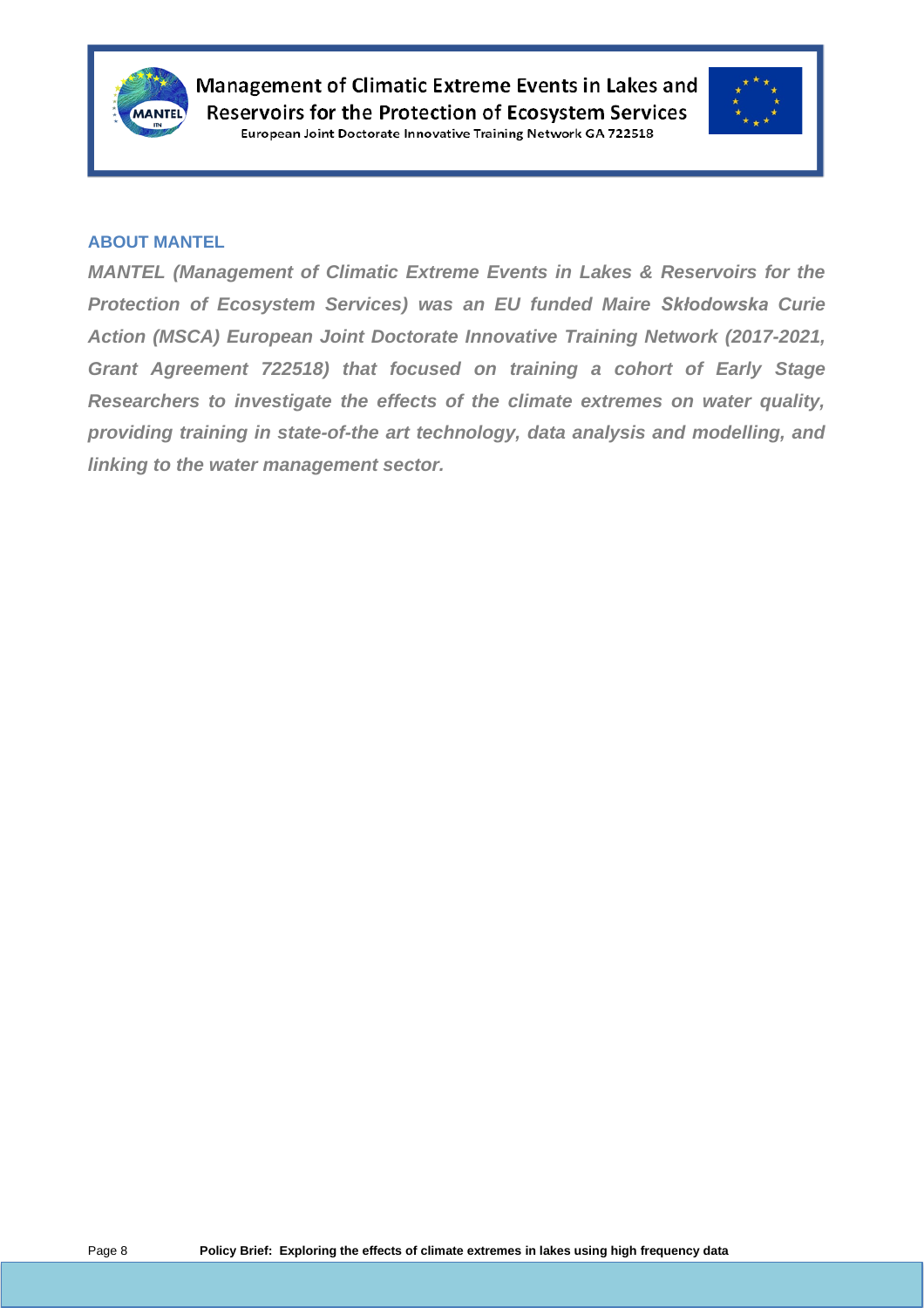



### **REFERENCES**

**1. Marcé R, George G, Buscarinu P, Deidda M, Dunalska J, de Eyto E, Flaim G, Grossart H-P, Istvanovics V, Moreno-Ostos E et al.. 2016. Automatic high frequency monitoring for improved lake and reservoir management. Environmental Science & Technology. 50:10780-10794. doi.org/10.1021/acs.est.6b01604**

**2. Jennings, E. de Eyto E., Laas, A., Pierson, D., Mircheva, G., Naumoski, A., Clarke, A., Healy, M., Šumberová, K., and Langenhaun D. 2017. The NETLAKE metadatabase—a tool to support automatic monitoring on lakes in Europe and beyond. Limnology and Oceanography Bulletin. DOI: 10.1002/lob.10210.**

**3. Wilson, H.L., Ayala, A.I., Jones, I.D., Rolston, A., Pierson, D., de Eyto, E., Grossart, H.P., Perga, M-E, Woolway, R.I., Jennings, E. (2020) Variability in epilimnion depth estimations in lakes.** *Hydrology and Earth System Sciences***, 24: 5559–5577. DOI: [10.5194/hess-24-5559-2020.](https://doi.org/10.5194/hess-24-5559-2020)**

**4. Mesman, J.P., Stelzer, J.A.A., Dakos, V., Goyette, S., Jones, I.D., Kasparian, J., McGinnis, D.F., Ibelings, B.W. (2021) The role of internal feedbacks in shifting deep lake mixing regimes under a warming climate. Freshwater Biology, 00: 1– 15. DOI: 10.1111/fwb.13704.**

**5. Hoke, A., Woodhouse, J., Zoccarato, L., McCarthy, V., de Eyto, E., Calderó-Pascual, M., Geffroy, E., Dillane, M., Grossart, H.P., Jennings E., (2020) Impacts of Extreme Weather Events on Bacterial Community Composition of a Temperate Humic Lake.** *Water***, 12(10): 2757. DOI: [10.3390/w12102757.](https://doi.org/10.3390/w12102757)**

**6. Thayne, M.W., Kraemer, B., Mesman, J.P., Ibelings, B.W., Adrian, R. (2021) Antecedent lake conditions shape resistance and resilience of a shallow lake ecosystem following extreme wind storms.** *Limnology and Oceanography,* **DOI: [10.1002/lno.11859.](https://doi.org/10.1002/lno.11859)**